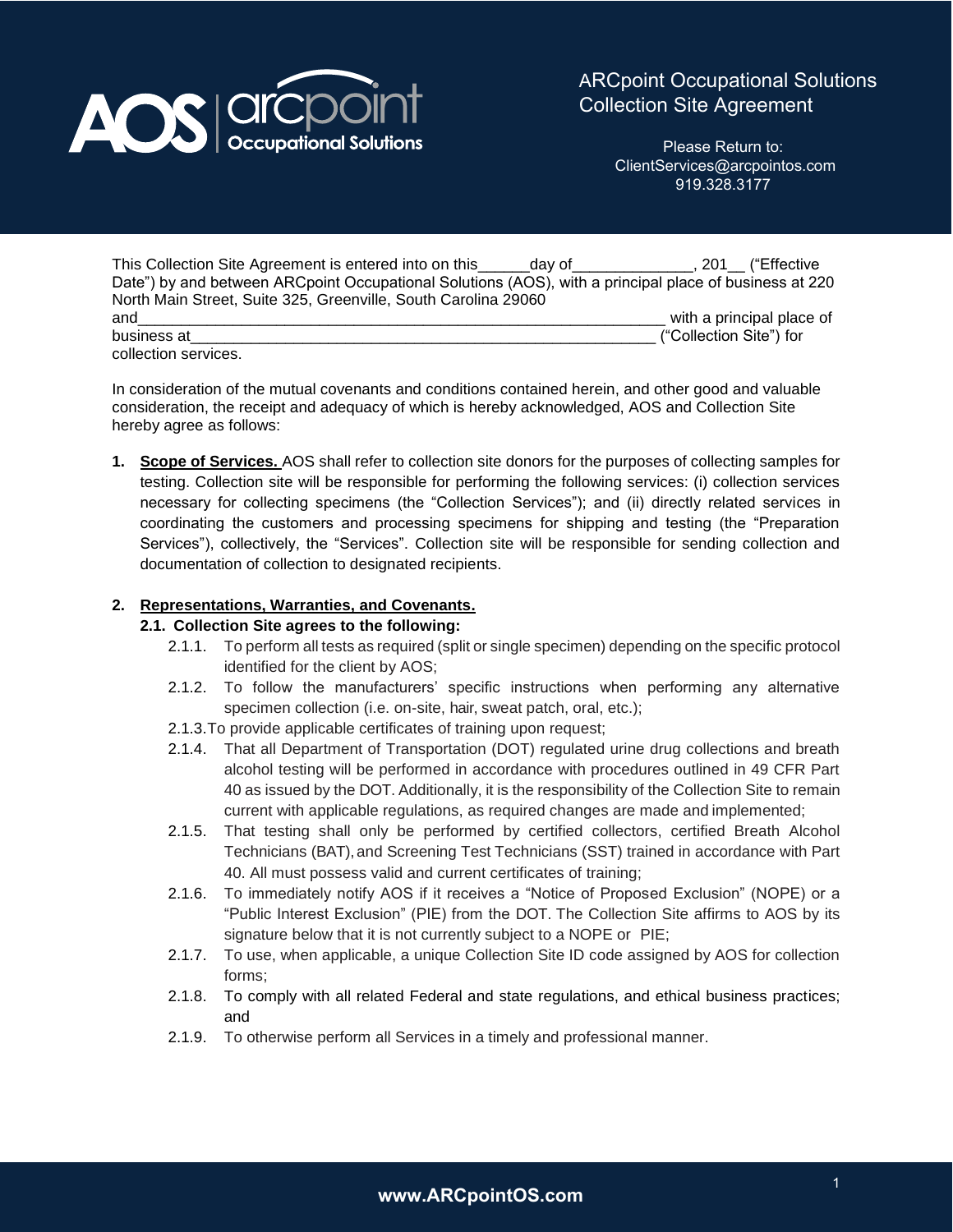

- **3. Compensation.** The Collection Site agrees to invoice AOS for Services at the rates listed on Exhibit A, attached hereto, and AOS agrees to pay the Collection Site for such services. The parties agree that Collection Site will only be compensated for verified specimens collected. These rates shall stay in effect for a minimum of twelve (12) months from the date of execution and, thereafter, until mutually agreed to in writing by both parties. Invoices shall be paid net sixty (60) days from receipt of invoice.
	- **3.1. Submission of Invoices.** All Collection Site invoices should be directed to the attention of AOS Accounting. Each invoice must contain the donor name, identification number, (SSN or employee Id), date of service, and the employer name for which the specimen was collected. AOS will need to have received the copies of COC, ATF, Instant Results, Physical Exams (if requested), and Referral/Authorizations. Payment will be delayed without this information. Invoices must be submitted monthly for payment. Invoices submitted more than six (6) months beyond the date of service are not guaranteed payment and may be rejected.
	- **3.2. Compensation Adjustment**. The parties may agree to modify the Compensation prospectively during the term of this Agreement, so long as the Compensation adjusted is not revised within the initial first year of this Agreement and is consistent with fair market value. Compensation shall not be updated more than once a year, however. The Parties agree that they shall have the right at the time of any renewal of this Agreement, to review the Compensation and to adjust the Compensation, so long as the Compensation as adjusted is consistent with fair market value, and the Services are being delivered in a professional, timely and satisfactory manner.
- **4. Term.** The initial term of this Agreement commences on the Effective Date and continues for one (1) year, unless terminated earlier as provided herein. Thereafter, the Agreement will automatically renew for additional one (1) year terms unless terminated by either Party upon sixty (60) days' prior written notice prior to the expiration of the Initial Term or the then-applicable Renewal Term.
	- **4.1. Termination.** Either Party may terminate this Agreement with or without cause upon thirty (30) days written notice to the other Party.
	- **4.2. Compensation upon Termination**. Upon termination, Collection Site shall be entitled to actual compensation for Services performed up until the effective date of termination.
- **5. Compliance.** Collection Site shall provide the Services in accordance with all applicable state and federal laws, rules and regulations, and shall at all times maintain the appropriate licensures, permits and certifications necessary for collection services in the state in which it operates.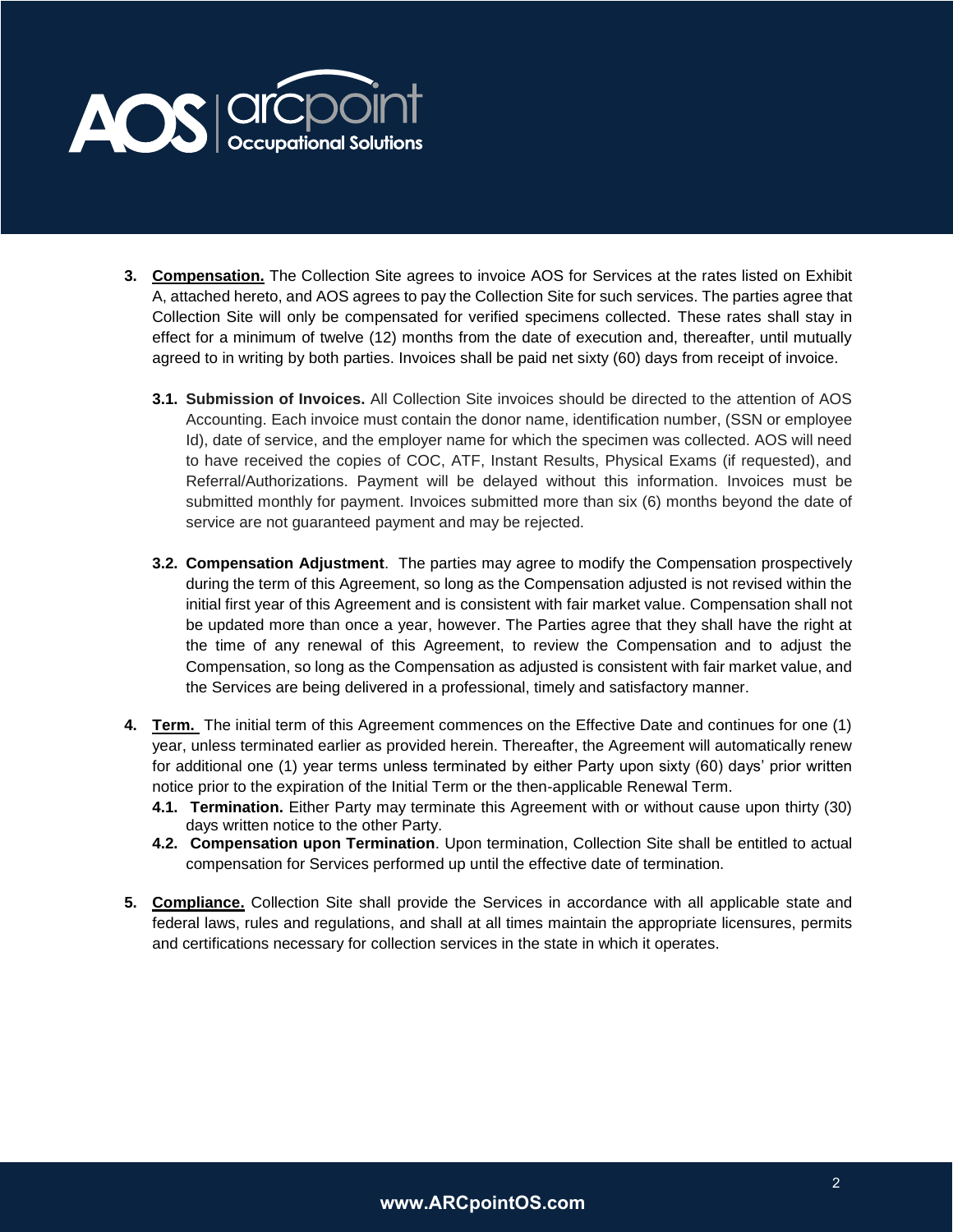

- **6. Customer/Patient Privacy.** The Parties acknowledge and agree that this Agreement may require compliance with certain requirements of the implementing regulations at 45 Code of Federal Regulations ("C.F.R.") Parts 160-64, subparts *A* and E (the " Privacy Rule") and subparts *A* and C (the "Security Rule") for the Administrative Simplification provisions of' Title II, Subtitle F of the Health Insurance Portability and Accountability Act of 1996 ("HIPAA"), and further agree to comply with said requirements. Regardless of the applicability of the above regulations, Collection Site agrees to handle all Services in a confidential manner and further agrees to maintain and handle all required records in a confidential manner. It is imperative that the information is not disclosed to any unauthorized individuals and/or personnel to maintain the integrity of the patient information. This will apply to, but is not limited to, handling, storing, transporting, or transmitting confidential records, results, or materials.
- **7. AOS Indemnity**. AOS shall indemnify and hold Collection Site harmless from any claims arising out of services provided by AOS from any third party, including government entities (including any fees, costs, including, without limitation, attorneys' fees, expert witness fees and costs of court, and expenses associated with the defense against same), except to the extent such claims arise from the negligence or willful misconduct of the Collection Site.
- **8. Collection Site Indemnity.** Collection Site shall indemnify and hold AOS harmless from any claims arising out of the Services provided by Collection Site from any third party, including government entities (including any fees, costs, including, without limitation, attorneys' fees, expert witness fees and costs of court, and expenses associated with the defense against same), except to the extent such claims arise from the negligence or willful misconduct of Collection Site.
- **9. Non-solicitation.** During the term of this Agreement or any renewals thereof and for a period of one (1) year after termination of this Agreement, Collection Site shall not solicit any Client (s) for the donors of which Collection Site has performed Services. This section shall survive the termination of this Agreement.
- **10. Non-Disparagement.** Each Party agrees that the goodwill and reputation of the other Party are essential and should not be impaired at any time. Neither Party nor its agents shall communicate or cause or encourage others to communicate with any person in a manner which: (i) disparages the other Party or its respective affiliates, directors, officers, employees, representatives, agents, business partners, subcontractors, distributors, suppliers, or the products or services of any of the foregoing; or (ii) adversely affects, disrupts or interferes with the other Party's reputation, goodwill, business relationships, business plans, litigation, claims, business arrangements or agreements; or (iii) causes economic harm to the other Party.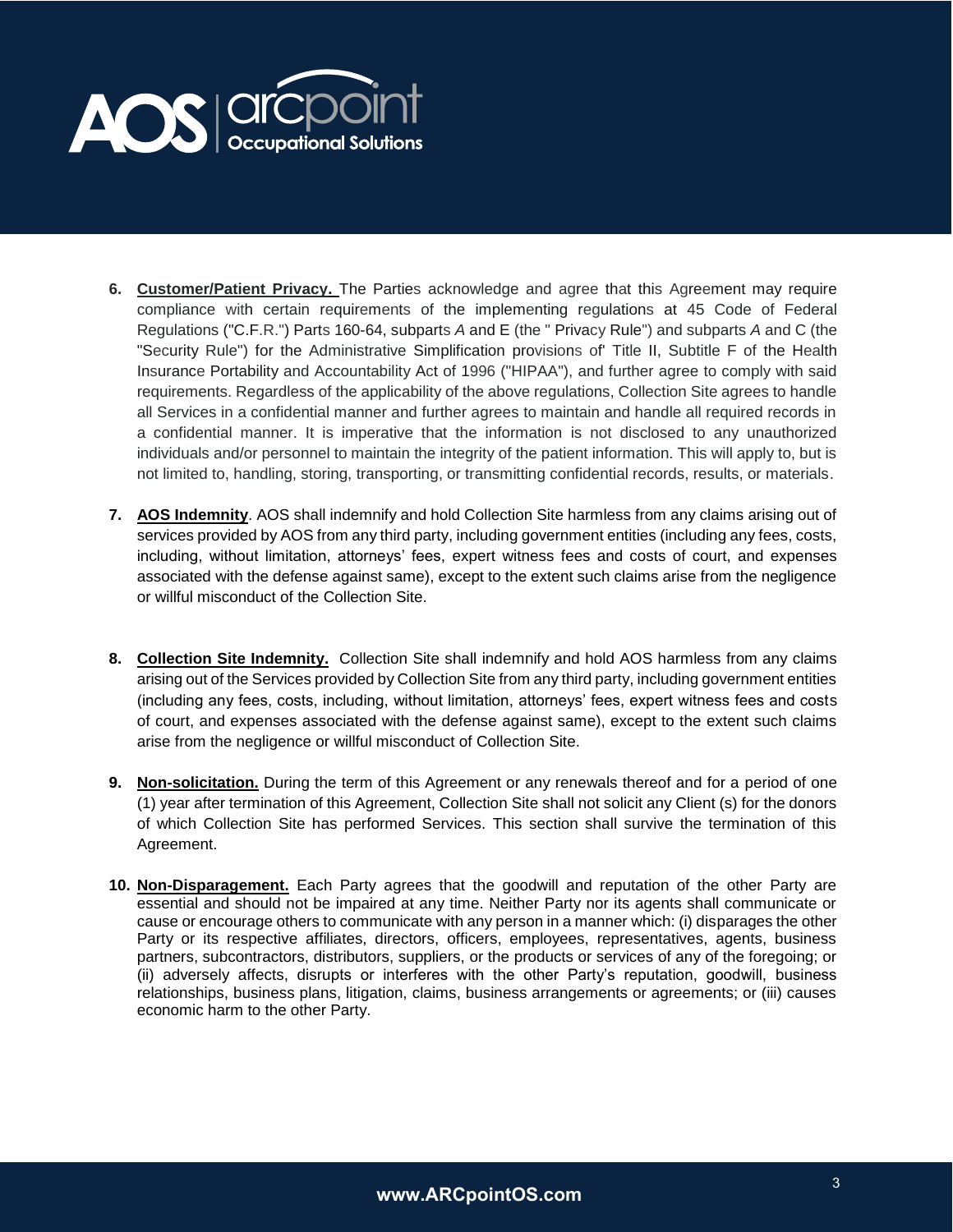

- **11. Insurance.** Collection Site shall procure and maintain in effect during the term of this Agreement insurance of the type and in such amounts as are appropriate and commercially reasonable for parties engaging in the type of services contemplated by this Agreement. Collection Site shall notify AOS of the termination, cancellation, lapse or any other material change in such coverage.
- **12. Independent Contractor.** At all times hereunder, the parties shall be independent contractors. Neither party nor its personnel shall be deemed to be an agent, servant, employee, joint venturer, or partner of the other party, for any purpose whatsoever, by virtue of this Agreement.
- **13. Binding Effect**. This Agreement shall be binding upon and shall inure to the benefit of the Parties hereto and their respective successors, heirs and legal representatives, but neither this Agreement nor any rights or duties hereunder shall be assignable by the either party unless the other party consents in writing.
- **14. Notices.** All notices, requests, demands, and other communications under this Agreement shall be in writing and shall be deemed to have been duly given on the date of service if served personally on the Party *to* whom notice is to be given or on the third day after mailing if mailed to the Party to whom notice is to be given, by certified mail, return receipt requested, postage prepaid, and properly addressed as set forth above. Any Party may change its address for the purpose of this Section by giving the other Party written notice of the new address in the manner set forth above.
- **15. Entire Agreement; Modification; Waiver**. This Agreement constitutes the entire agreement between the Parties pertaining to the subject matter contained in it and supersedes all prior contemporaneous agreements, representations and under standings of the Parties. No supplement, modification or amendment to this Agreement shall be binding unless executed in writing by all the Parties. No waiver of any of the provisions of this Agreement shall be deemed or shall constitute a waiver of any other provision, whether or not similar, nor shall any waiver constitute a continuing waiver. No waiver shall be binding unless executed in writing by the Party making the waiver.
- **16. Good Faith***.* Each party represents and warrants to the other that such party has acted in good faith, and agrees to continue to so act, in the negotiation, execution, delivery, performance, and any termination of this Agreement.
- **17.** Governing Law*.* This Agreement will be governed by and construed in accordance with the laws of the State of South Carolina.